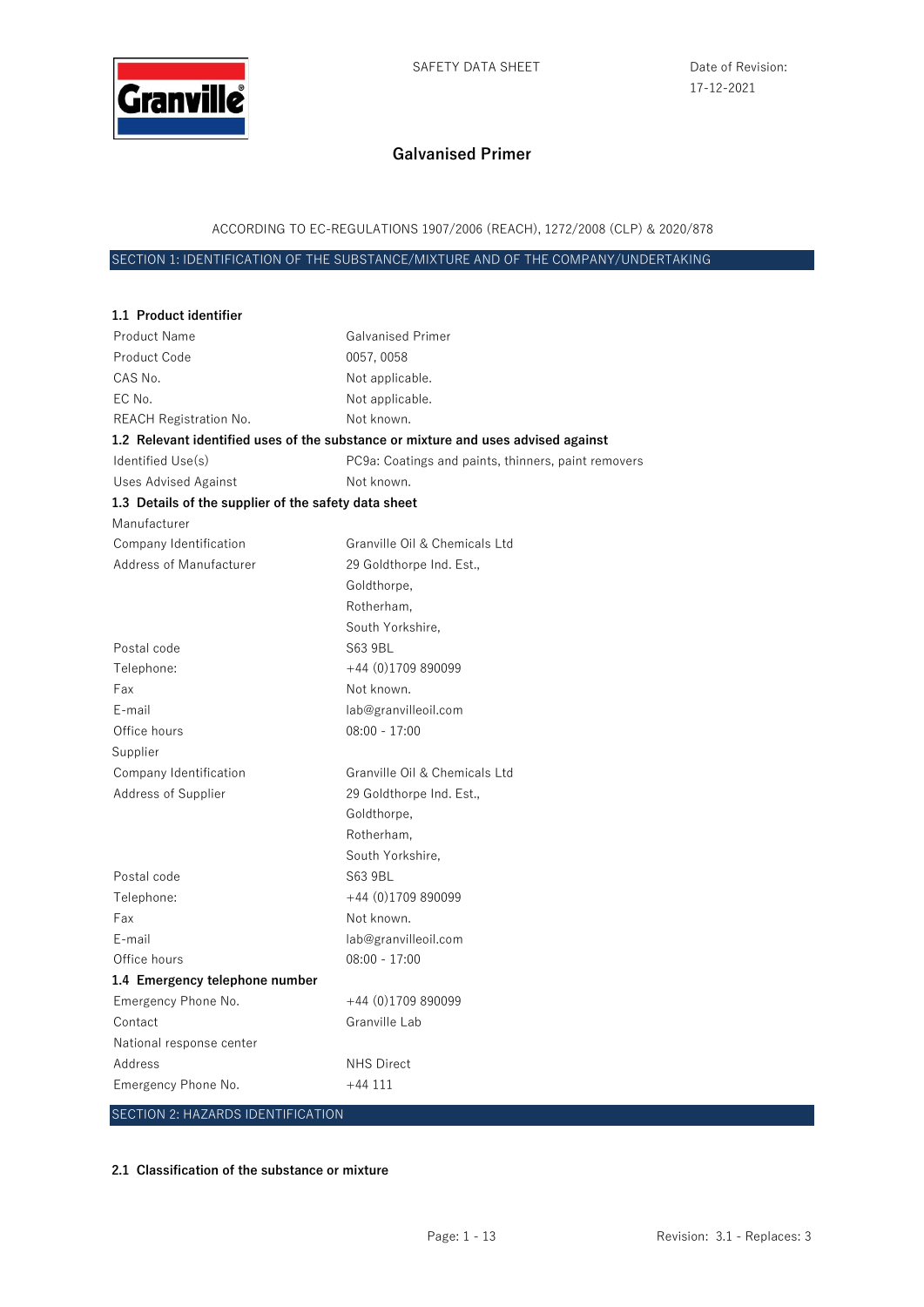

17-12-2021

# **Galvanised Primer**

| Regulation (EC) No. 1272/2008 (CLP) | Flam. Lig. 3: Flammable liquid and vapour.<br>Skin Corr. 1: Causes severe skin burns and eye damage.<br>Skin Corr. 1B: Causes severe skin burns and eye damage.<br>Eye Dam. 1 : Causes serious eye damage.                                                                                                                                                                                                                                                                                                                                                                                                                                                                                                                                                                                                                                                                                                                                                                                                                                                                                                                                                                                                                                               |  |  |  |
|-------------------------------------|----------------------------------------------------------------------------------------------------------------------------------------------------------------------------------------------------------------------------------------------------------------------------------------------------------------------------------------------------------------------------------------------------------------------------------------------------------------------------------------------------------------------------------------------------------------------------------------------------------------------------------------------------------------------------------------------------------------------------------------------------------------------------------------------------------------------------------------------------------------------------------------------------------------------------------------------------------------------------------------------------------------------------------------------------------------------------------------------------------------------------------------------------------------------------------------------------------------------------------------------------------|--|--|--|
| 2.2 Label elements                  | According to Regulation (EC) No. 1272/2008 (CLP)                                                                                                                                                                                                                                                                                                                                                                                                                                                                                                                                                                                                                                                                                                                                                                                                                                                                                                                                                                                                                                                                                                                                                                                                         |  |  |  |
| Product Name                        | <b>Galvanised Primer</b>                                                                                                                                                                                                                                                                                                                                                                                                                                                                                                                                                                                                                                                                                                                                                                                                                                                                                                                                                                                                                                                                                                                                                                                                                                 |  |  |  |
| Hazard Pictogram(s)                 |                                                                                                                                                                                                                                                                                                                                                                                                                                                                                                                                                                                                                                                                                                                                                                                                                                                                                                                                                                                                                                                                                                                                                                                                                                                          |  |  |  |
|                                     | GHS02<br>GHS05                                                                                                                                                                                                                                                                                                                                                                                                                                                                                                                                                                                                                                                                                                                                                                                                                                                                                                                                                                                                                                                                                                                                                                                                                                           |  |  |  |
| Signal Word(s)                      | Danger                                                                                                                                                                                                                                                                                                                                                                                                                                                                                                                                                                                                                                                                                                                                                                                                                                                                                                                                                                                                                                                                                                                                                                                                                                                   |  |  |  |
| Hazard Statement(s)                 | H226: Flammable liquid and vapour.<br>H314: Causes severe skin burns and eye damage.                                                                                                                                                                                                                                                                                                                                                                                                                                                                                                                                                                                                                                                                                                                                                                                                                                                                                                                                                                                                                                                                                                                                                                     |  |  |  |
| Precautionary Statement(s)          | P210: Keep away from heat, hot surfaces, sparks, open flames and other ignition<br>sources. No smoking.<br>P260: Do not breathe dust/fume/gas/mist/vapours/spray.<br>P264: Wash hands and exposed skin thoroughly after handling.<br>P273: Avoid release to the environment.<br>P280: Wear protective gloves/protective clothing/eye protection/face protection.<br>P301+P330+P331: IF SWALLOWED: Rinse mouth. Do NOT induce vomiting.<br>P303+P361+P353: IF ON SKIN (or hair): Take off immediately all contaminated<br>clothing. Rinse skin with water.<br>P304+P340: IF INHALED: Remove person to fresh air and keep comfortable for<br>breathing.<br>P305+P351+P338: IF IN EYES: Rinse cautiously with water for several minutes.<br>Remove contact lenses, if present and easy to do. Continue rinsing.<br>P310: Immediately call a POISON CENTER/doctor.<br>P321: Specific treatment (see Medical Advice on this label).<br>P363: Wash contaminated clothing before reuse.<br>P370+P378: Incase of fire: Use water spray, dry powder or carbon dioxide to<br>extinguish<br>P403+P235: Store in a well-ventilated place. Keep cool.<br>P405: Store locked up.<br>P501: Dispose of contents in accordance with local, state or national legislation. |  |  |  |
| 2.3 Other hazards                   | None known.                                                                                                                                                                                                                                                                                                                                                                                                                                                                                                                                                                                                                                                                                                                                                                                                                                                                                                                                                                                                                                                                                                                                                                                                                                              |  |  |  |
| 2.4 Additional Information          | For full text of H/P Statements see section 16.                                                                                                                                                                                                                                                                                                                                                                                                                                                                                                                                                                                                                                                                                                                                                                                                                                                                                                                                                                                                                                                                                                                                                                                                          |  |  |  |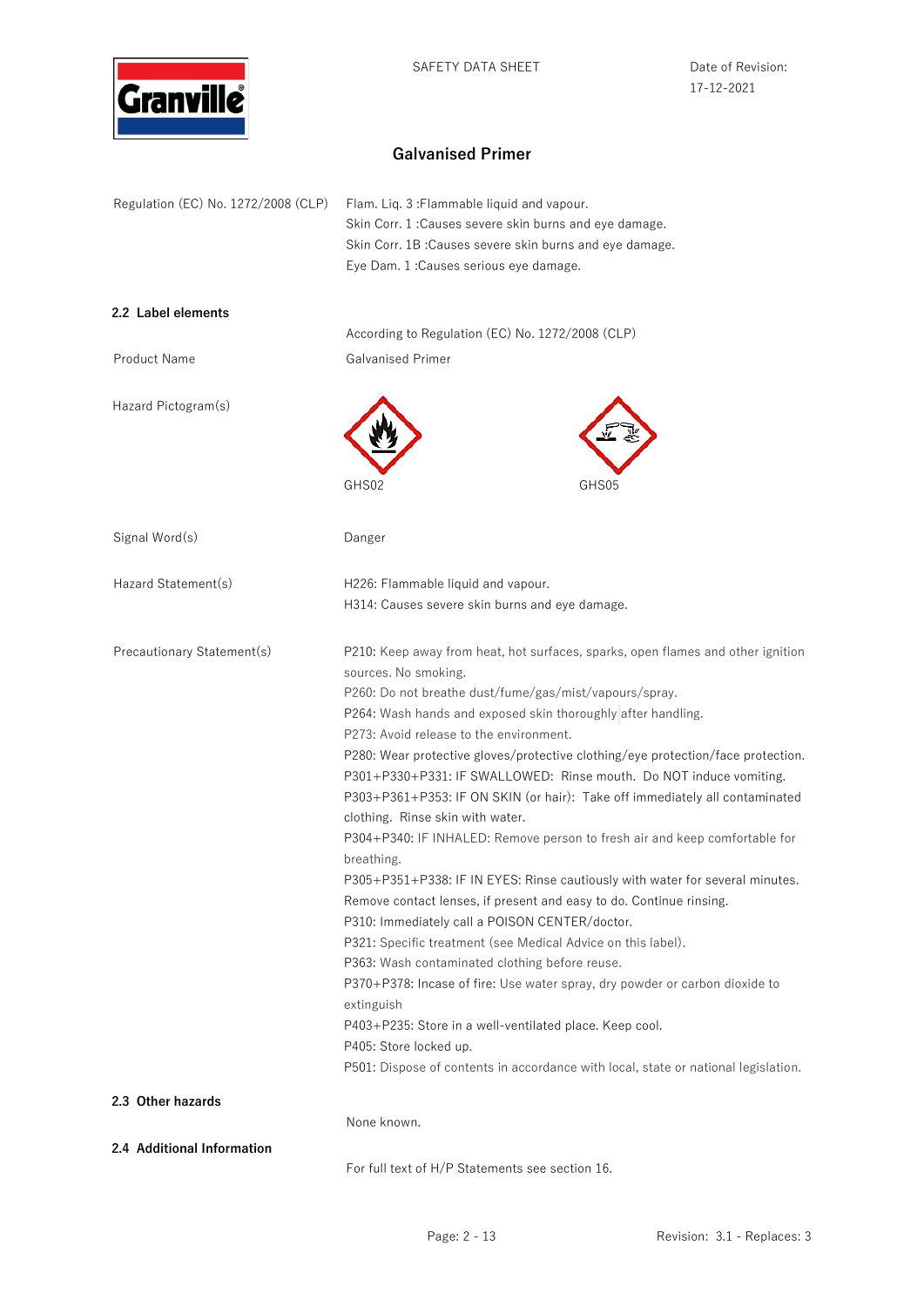

## SECTION 3: COMPOSITION/INFORMATION ON INGREDIENTS

# **3.1 Substances**

Not applicable.

#### **3.2 Mixtures**

| HAZARDOUS INGREDIENT(S)       | CAS No.       | EC No. / REACH   |        | %W/WHazard Statement(s) | Hazard       |
|-------------------------------|---------------|------------------|--------|-------------------------|--------------|
|                               |               | Registration No. |        |                         | Pictogram(s) |
| propan-2-ol isopropyl alcohol | $67 - 63 - 0$ | 200-661-7        |        | 10-20 Flam. Liq. 2 H225 | GHS02        |
| isopropanol                   |               |                  |        | Eye Irrit. 2 H319       | GHS07        |
|                               |               |                  |        | <b>STOT SE 3 H336</b>   |              |
| ethanol ethyl alcohol         | $64 - 17 - 5$ | 200-578-6        | $<$ 20 | Flam. Liq. 2 H225       | GHS02        |
| phosphoric acid  %,           | 7664-38-2     | 231-633-2        | $<$ 10 | Acute Tox. 4 H302       | GHS05        |
| orthophosphoric acid  %       |               |                  |        | Skin Corr. 1B H314      | GHS07        |
|                               |               |                  |        | Eye Dam. 1 H318         |              |
| Methanol                      | $67 - 56 - 1$ | 200-659-6        | $<$ 2  | Flam. Liq. 2 H225       | GHS02        |
|                               |               |                  |        | Acute Tox. 3 H301       | GHS06        |
|                               |               |                  |        | Acute Tox. 3 H311       | GHS08        |
|                               |               |                  |        | Acute Tox. 3 H331       |              |
|                               |               |                  |        | STOT SE 1 H370          |              |
| copper(II) carbonate--        | 12069-69-1    | 235-113-6        | $<$ 2  | Acute Tox. 4 H302       | GHS07        |
| copper(II) hydroxide (1:1)    |               |                  |        | Acute Tox. 4 H332       | GHS09        |
|                               |               |                  |        | Aquatic Acute 1 H400    |              |

| HAZARDOUS INGREDIENT(S)                        | CAS No.       | Specific Concentration Limit |                                            | M-     | ATE                                                                                                |
|------------------------------------------------|---------------|------------------------------|--------------------------------------------|--------|----------------------------------------------------------------------------------------------------|
|                                                |               |                              |                                            | factor |                                                                                                    |
| phosphoric acid  %,<br>orthophosphoric acid  % | 7664-38-2     | Met. Corr. 1                 | $C>= 0.00 <= 100.00$                       |        | Acute Tox. 4 (H302)<br>:500.000                                                                    |
| Methanol                                       | $67 - 56 - 1$ | STOT SE 1<br>STOT SE 2       | $C>= 10.00 <= 100.00$<br>$C>=3.00 < 10.00$ |        | Acute Tox. 3 (H301)<br>:100.000<br>Acute Tox. 3 (H311)<br>:300.000<br>Acute Tox. 3 (H331)<br>3.000 |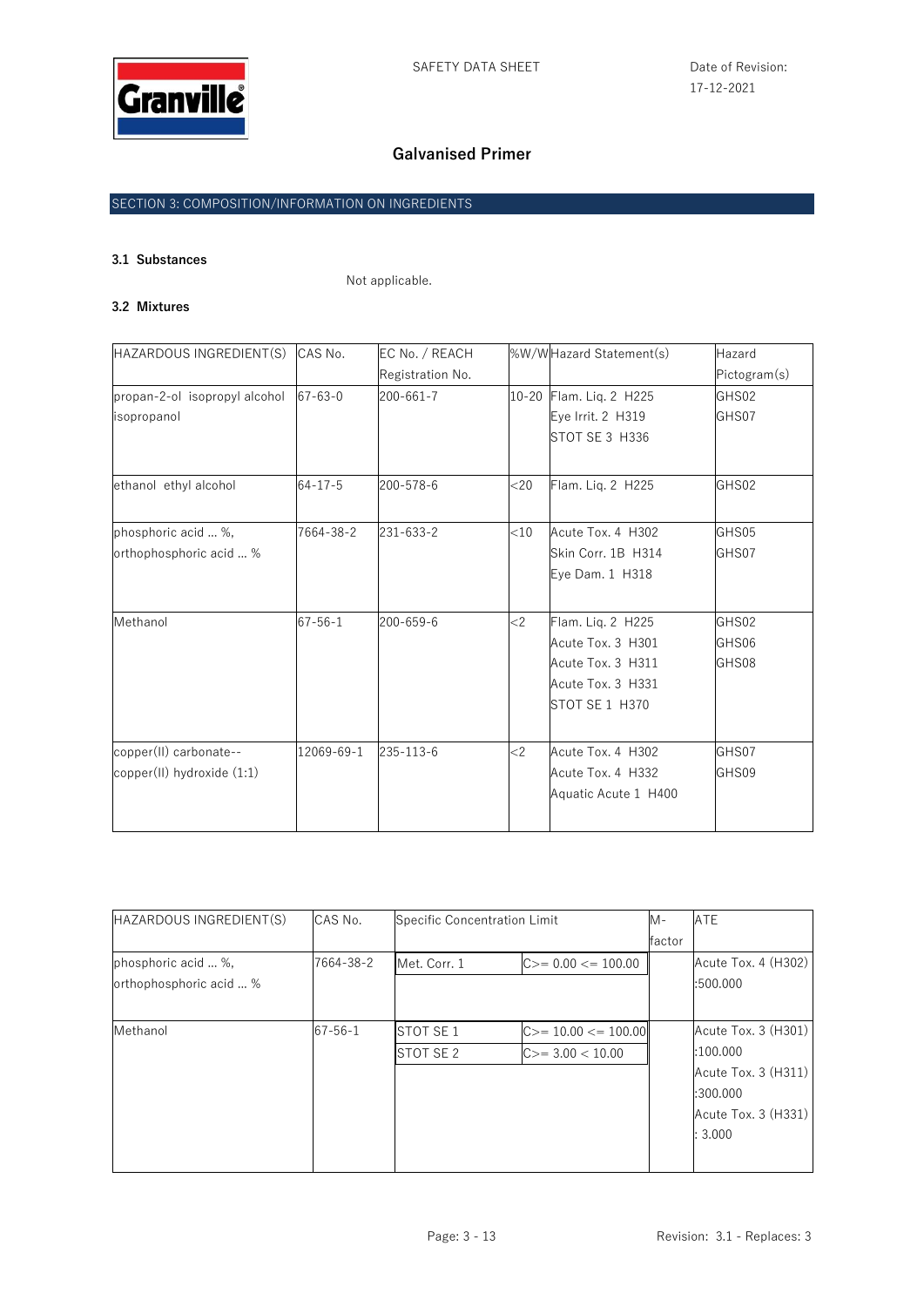

| copper(II) carbonate--copper(II) | 12069-69-1 |  | Acute Tox. 4 (H302) |
|----------------------------------|------------|--|---------------------|
| hydroxide $(1:1)$                |            |  | :500.000            |
|                                  |            |  | Acute Tox. 4 (H332) |
|                                  |            |  | : 11.000            |
|                                  |            |  |                     |
|                                  |            |  |                     |

Contains no non-classified vPvB substances.

Contains no non-classified substances with a Union workplace exposure limit.

For full text of H/P Statements see section 16.

SECTION 4: FIRST AID MEASURES

| 4.1 Description of first aid measures                           |                                                                                                                                                             |
|-----------------------------------------------------------------|-------------------------------------------------------------------------------------------------------------------------------------------------------------|
| Inhalation                                                      | Remove affected person from source of contamination. Get Medical attention if<br>any discomfort continues.                                                  |
| Skin Contact                                                    | Take off immediately all contaminated clothing. Rinse skin with water. Wash<br>contaminated clothing before reuse. Immediately call a POISON CENTER/doctor. |
| Eye Contact                                                     | Rinse cautiously with water for several minutes. Remove contact lenses, if                                                                                  |
|                                                                 | present and easy to do. Continue rinsing. Immediately call a POISON                                                                                         |
|                                                                 | CENTER/doctor.                                                                                                                                              |
| Ingestion                                                       | Rinse mouth. Do NOT induce vomiting. Immediately call a POISON                                                                                              |
|                                                                 | CENTER/doctor.                                                                                                                                              |
| 4.2 Most important symptoms and effects, both acute and delayed |                                                                                                                                                             |
|                                                                 | Causes burns.                                                                                                                                               |
|                                                                 | 4.3 Indication of any immediate medical attention and special treatment needed                                                                              |
|                                                                 | Specific treatment (see Medical Advice on this label). Immediately call a POISON                                                                            |
|                                                                 | CENTER/doctor. Treat symptomatically.                                                                                                                       |
| SECTION 5: FIREFIGHTING MEASURES                                |                                                                                                                                                             |

| 5.1 Extinguishing media                                   |                                                                                                                                                                        |
|-----------------------------------------------------------|------------------------------------------------------------------------------------------------------------------------------------------------------------------------|
| Suitable Extinguishing media                              | Use water spray, dry powder or carbon dioxide to extinguish.                                                                                                           |
| Unsuitable extinguishing media                            | Water jet spray                                                                                                                                                        |
| 5.2 Special hazards arising from the substance or mixture |                                                                                                                                                                        |
|                                                           | Flammable liquid and vapour. Combustion or thermal decomposition will evolve                                                                                           |
|                                                           | toxic and irritant vapours.                                                                                                                                            |
| 5.3 Advice for firefighters                               |                                                                                                                                                                        |
|                                                           | Fire fighters should wear complete protective clothing including self-contained<br>breathing apparatus. If it is safe to do so, containers should be removed from fire |
|                                                           | area because they are likely to rupture under fire conditions.                                                                                                         |

SECTION 6: ACCIDENTAL RELEASE MEASURES

**6.1 Personal precautions, protective equipment and emergency procedures**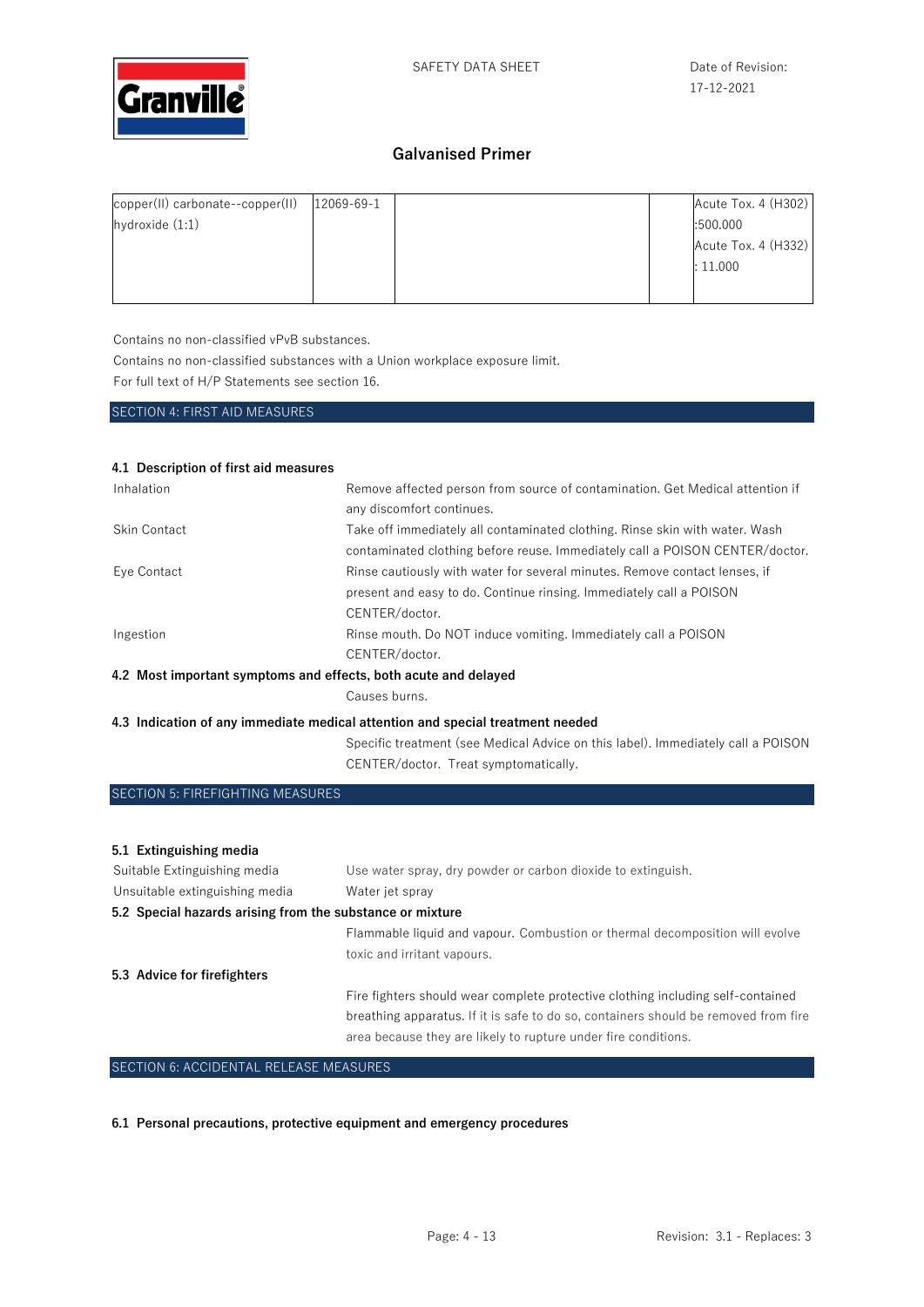

|                                                                  | Provide adequate ventilation. Use non-sparking ventilation systems, approved                                                                                                                                                                            |
|------------------------------------------------------------------|---------------------------------------------------------------------------------------------------------------------------------------------------------------------------------------------------------------------------------------------------------|
|                                                                  | explosion-proof equipment, and intrinsically safe electrical systems. Wear                                                                                                                                                                              |
|                                                                  | suitable protective clothing, gloves and eye/face protection.                                                                                                                                                                                           |
| 6.2 Environmental precautions                                    |                                                                                                                                                                                                                                                         |
|                                                                  | Avoid release to the environment. Spillages or uncontrolled discharges into                                                                                                                                                                             |
|                                                                  | watercourses must be alerted to the appropriate regulatory body.                                                                                                                                                                                        |
| 6.3 Methods and material for containment and cleaning up         |                                                                                                                                                                                                                                                         |
|                                                                  | Adsorb spillages onto sand, earth or any suitable adsorbent material. Contain<br>spillages with sand, earth or any suitable adsorbent material. Earth may be<br>shovelled to contain spillage and to avoid contamination of sewers and<br>watercourses. |
| 6.4 Reference to other sections                                  |                                                                                                                                                                                                                                                         |
|                                                                  | See Also Section 8, 13.                                                                                                                                                                                                                                 |
| SECTION 7: HANDLING AND STORAGE                                  |                                                                                                                                                                                                                                                         |
|                                                                  |                                                                                                                                                                                                                                                         |
| 7.1 Precautions for safe handling                                |                                                                                                                                                                                                                                                         |
|                                                                  | Wash hands and exposed skin thoroughly after handling. Wear protective                                                                                                                                                                                  |
|                                                                  | gloves/protective clothing/eye protection/face protection. Keep away from                                                                                                                                                                               |
|                                                                  | oxidisers, heat, flames or ignition sources. No smoking. Keep container tightly                                                                                                                                                                         |
|                                                                  | closed. Take action to prevent static discharges.                                                                                                                                                                                                       |
| 7.2 Conditions for safe storage, including any incompatibilities |                                                                                                                                                                                                                                                         |
|                                                                  | Store locked up. Store in a well-ventilated place. Keep cool.                                                                                                                                                                                           |

|                           | <u>Otoro roonog ap. Otoro in a won vontingtog piaoo. Hoop ood</u> |
|---------------------------|-------------------------------------------------------------------|
| Storage temperature       | Ambient.                                                          |
| Storage life              | Stable under normal conditions.                                   |
| Incompatible materials    | None known.                                                       |
| 7.3 Specific end $use(s)$ |                                                                   |
|                           |                                                                   |

PC9a: Coatings and paints, thinners, paint removers

### SECTION 8: EXPOSURE CONTROLS/PERSONAL PROTECTION

### **8.1 Control parameters**

8.1.1 Occupational Exposure Limits

| Occupational Exposure Limits   |               |      |                               |             |                      |           |
|--------------------------------|---------------|------|-------------------------------|-------------|----------------------|-----------|
| SUBSTANCE.                     | CAS No.       |      | LTEL (8 hr TWA LTEL (8 hr TWA | <b>STEL</b> | <b>STEL</b>          | Note      |
|                                |               | ppm) | $mg/m^3$ )                    | (ppm)       | (mg/m <sup>3</sup> ) |           |
| Propan-2-ol                    | $67 - 63 - 0$ | 400  | 999                           | 500         | 1250                 |           |
| Copper and compounds: dust and | 12069-69-1    |      |                               |             |                      |           |
| mists (as Cu)                  |               |      |                               |             |                      |           |
| Ethanol                        | $64 - 17 - 5$ | 1000 | 1920                          |             |                      |           |
| Methanol                       | $67 - 56 - 1$ | 200  | 266                           | 250         | 333                  | <b>Sk</b> |
| Orthophosphoric acid           | 7664-38-2     |      |                               |             |                      |           |

Region Source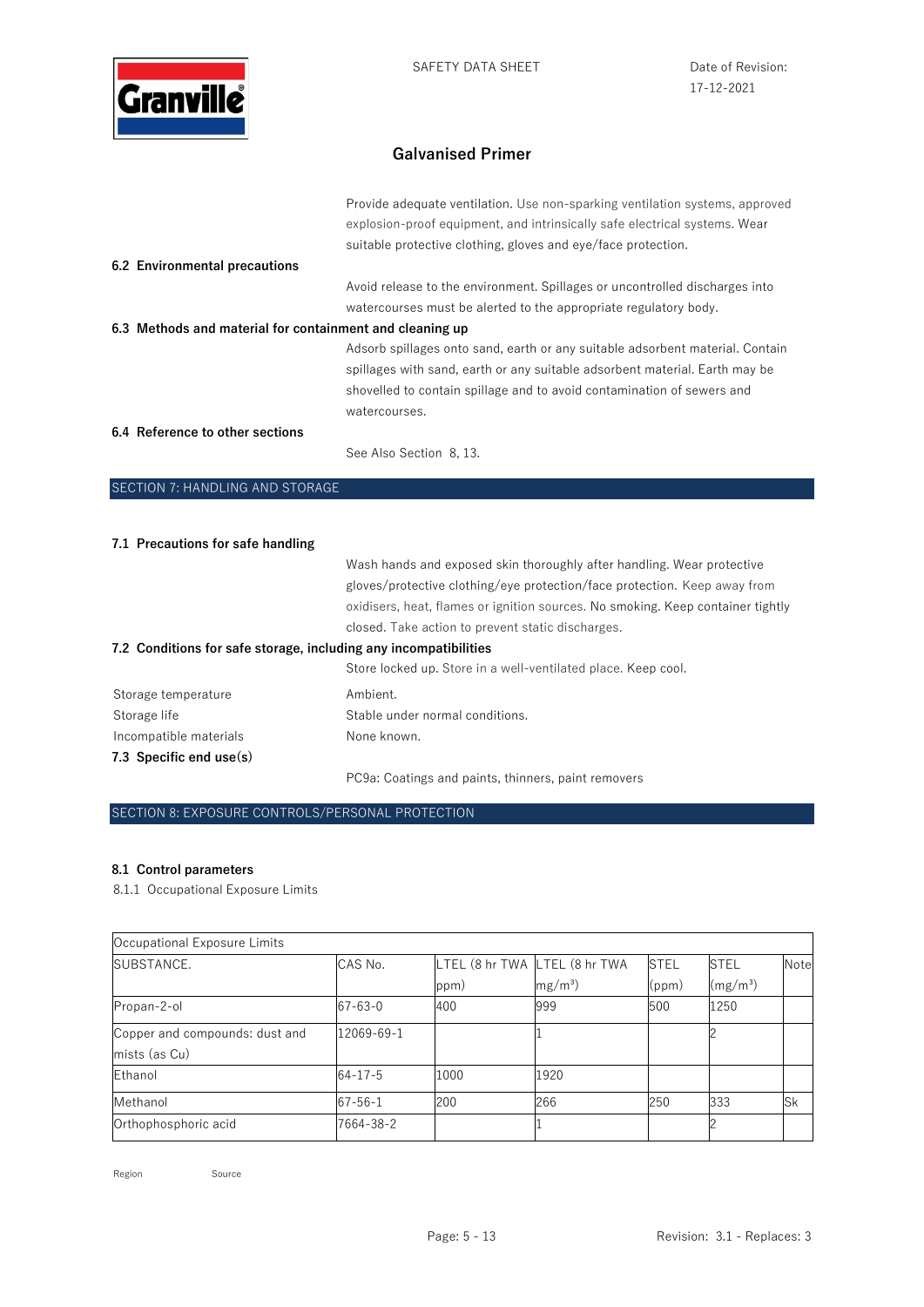

United Kingdom UK Workplace Exposure Limits EH40/2005 (Fourth edition, published 2020)

Remark Notes Sk Can be absorbed through the skin. The assigned substances are those for which there are concerns that dermal absorption will lead to systemic toxicity.

#### **8.2 Exposure controls**

|                                      | 8.2.1. Appropriate engineering controls Use non-sparking ventilation systems, approved explosion-proof equipment, and<br>intrinsically safe electrical systems. Ensure adequate ventilation. A washing<br>facility/water for eye and skin cleaning purposes should be present. |
|--------------------------------------|--------------------------------------------------------------------------------------------------------------------------------------------------------------------------------------------------------------------------------------------------------------------------------|
| 8.2.2. Personal protection equipment |                                                                                                                                                                                                                                                                                |
| Eye Protection                       | Wear eye protection with side protection (EN166).                                                                                                                                                                                                                              |
| Skin protection                      | Wear protective clothing and gloves: Impervious gloves (EN 374).                                                                                                                                                                                                               |
| Respiratory protection               | Normally no personal respiratory protection is necessary. Handling of larger<br>amounts a suitable dust mask or dust respirator with filter type A/P may be<br>appropriate.                                                                                                    |
| Thermal hazards                      | None known.                                                                                                                                                                                                                                                                    |

8.2.3. Environmental Exposure Controls Avoid release to the environment.

SECTION 9: PHYSICAL AND CHEMICAL PROPERTIES

#### **9.1 Information on basic physical and chemical properties**

| Physical state                             | Liquid.                         |
|--------------------------------------------|---------------------------------|
| Colour                                     | Blue.                           |
| Odour                                      | Pungent.                        |
| Melting point/freezing point               | Not known.                      |
| Boiling point or initial boiling point and | Not known.                      |
| boiling range                              |                                 |
| Flammability                               | Not known.                      |
| Lower and upper explosion limit            | Not known.                      |
| Flash Point                                | 44 ° C                          |
| Auto-ignition temperature                  | Not known.                      |
| Decomposition Temperature                  | Not known.                      |
| рH                                         | $= 1.79.$                       |
| Kinematic Viscosity                        | Not known.                      |
| Solubility                                 | Solubility (Water) : Miscible   |
|                                            | Solubility (Other) : Not known. |
| Partition coefficient n-octanol/water      | Not known.                      |
| (log value)                                |                                 |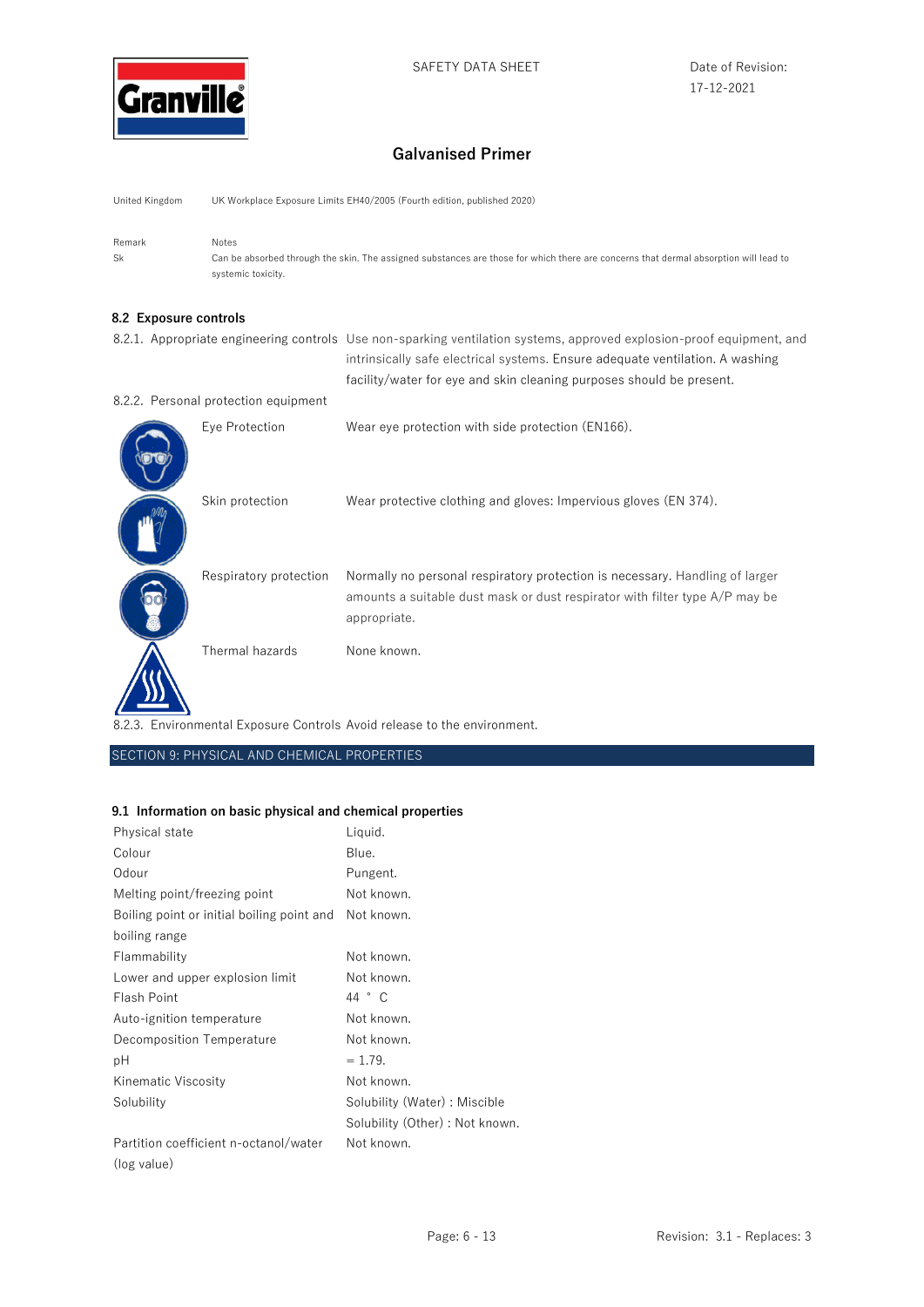

| Vapour pressure                 | Not known.                                        |
|---------------------------------|---------------------------------------------------|
| Density and/or relative density | Density $(g/ml)$ : 1.02g/cm <sup>3</sup> @ 15 ° C |
| Relative vapour density         | Not known.                                        |
| Particle characteristics        | Not known.                                        |
| 9.2 Other information           |                                                   |
|                                 | None.                                             |

## SECTION 10: STABILITY AND REACTIVITY

| 10.1 Reactivity                         |                                                                |
|-----------------------------------------|----------------------------------------------------------------|
|                                         | None anticipated.                                              |
| 10.2 Chemical Stability                 |                                                                |
|                                         | Stable under normal conditions.                                |
| 10.3 Possibility of hazardous reactions |                                                                |
|                                         | No hazardous reactions known if used for its intended purpose. |
| 10.4 Conditions to avoid                |                                                                |
|                                         | Avoid friction, sparks, or other means of ignition.            |
| 10.5 Incompatible materials             |                                                                |
|                                         | Not known.                                                     |
| 10.6 Hazardous decomposition products   |                                                                |
|                                         | No hazardous decomposition products known.                     |

SECTION 11: TOXICOLOGICAL INFORMATION

#### **11.1 Information on hazard classes as defined in Regulation (EC) No 1272/2008**

| Acute toxicity - Ingestion     | Calculation method: Not classified.                                     |
|--------------------------------|-------------------------------------------------------------------------|
|                                | Calculation method: Calculated acute toxicity estimate (ATE) Calc ATE - |
|                                | 2898.55000                                                              |
| Acute toxicity - Skin Contact  | Calculation method: Not classified.                                     |
|                                | Calculation method: Calculated acute toxicity estimate (ATE) Calc ATE - |
|                                | 18181.82000                                                             |
| Acute toxicity - Inhalation    | Calculation method: Not classified.                                     |
|                                | Calculation method: Calculated acute toxicity estimate (ATE) Calc ATE - |
|                                | 156.03000                                                               |
| Skin corrosion/irritation      | Calculation method : Causes severe skin burns and eye damage.           |
| Serious eye damage/irritation  | Calculation method : Causes serious eye damage.                         |
| Skin sensitization data        | Calculation method : Not classified.                                    |
| Respiratory sensitization data | Calculation method: Not classified.                                     |
| Germ cell mutagenicity         | Calculation method: Not classified.                                     |
| Carcinogenicity                | Calculation method: Not classified.                                     |
| Reproductive toxicity          | Calculation method: Not classified.                                     |
| Lactation                      | Calculation method: Not classified.                                     |
| STOT - single exposure         | Calculation method: Not classified.                                     |
| STOT - repeated exposure       | Calculation method: Not classified.                                     |
| Aspiration hazard              | Calculation method: Not classified.                                     |
|                                |                                                                         |

**11.2 Information on other hazards**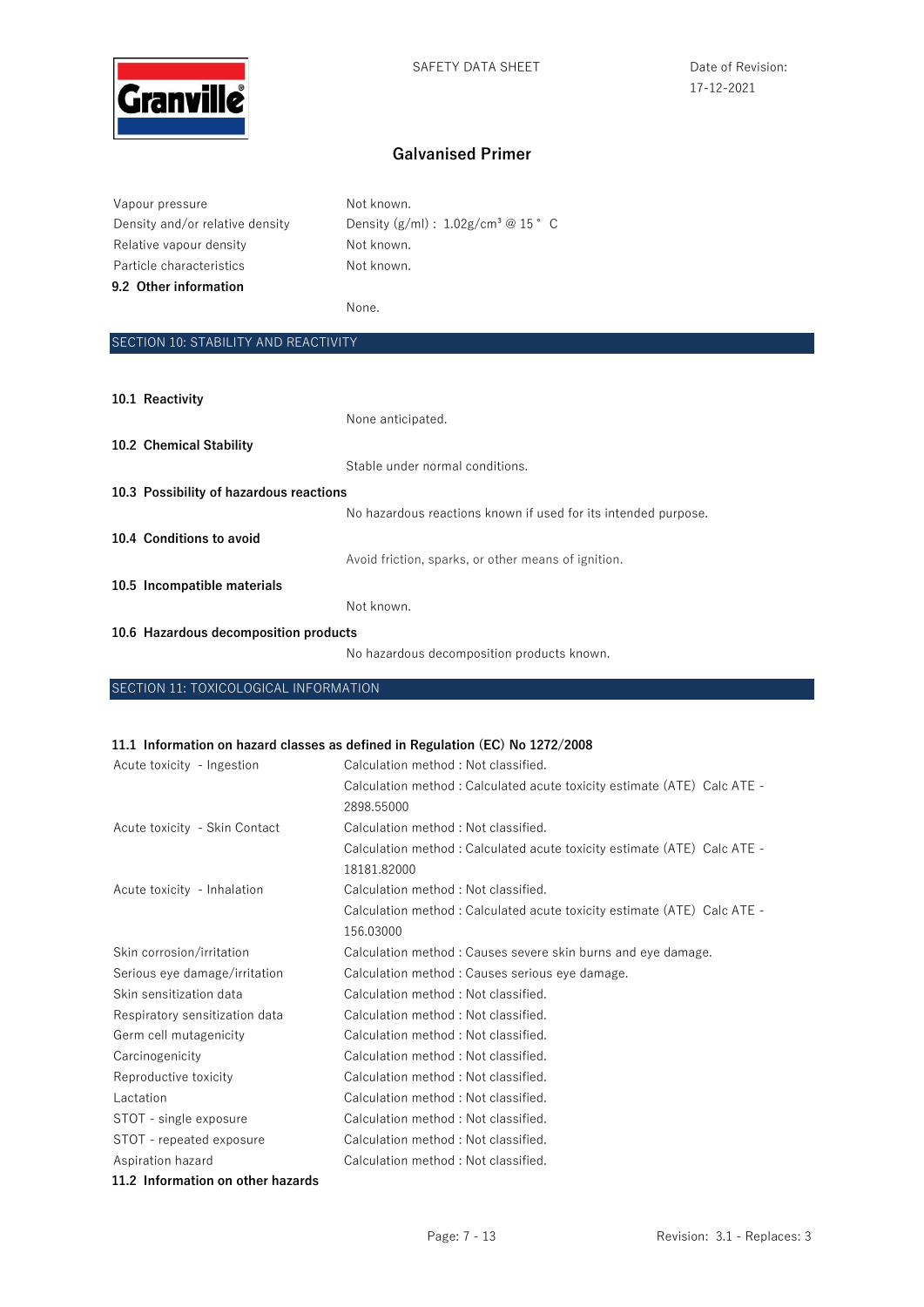

Not known.

## SECTION 12: ECOLOGICAL INFORMATION

| 12.1 Toxicity                           |                          |  |
|-----------------------------------------|--------------------------|--|
|                                         | Harmful to aquatic life. |  |
| Toxicity - Aquatic invertebrates        | Not known.               |  |
| Toxicity - Fish                         | Not known.               |  |
| Toxicity - Algae                        | Not known.               |  |
| Toxicity - Sediment Compartment         | Not classified.          |  |
| Toxicity - Terrestrial Compartment      | Not classified.          |  |
| 12.2 Persistence and degradability      |                          |  |
|                                         | Not known.               |  |
| 12.3 Bioaccumulative potential          |                          |  |
|                                         | Not known.               |  |
| 12.4 Mobility in soil                   |                          |  |
|                                         | Not known.               |  |
| 12.5 Results of PBT and vPvB assessment |                          |  |
|                                         | Not known.               |  |
| 12.6 Endocrine disrupting properties    |                          |  |
|                                         | None known.              |  |
| 12.7 Other adverse effects              |                          |  |
|                                         | Not known.               |  |

SECTION 13: DISPOSAL CONSIDERATIONS

| 13.1 Waste treatment methods |                                                                                   |
|------------------------------|-----------------------------------------------------------------------------------|
|                              | Dispose of contents in accordance with local, state or national legislation.      |
|                              | Send to a licensed recycler, reclaimer or incinerator. Dispose at suitable refuse |
|                              | site.                                                                             |
| 13.2 Additional Information  |                                                                                   |
|                              | Disposal should be in accordance with local, state or national legislation.       |

| SECTION 14: TRANSPORT INFORMATION |                             |  |
|-----------------------------------|-----------------------------|--|
| 14.1 UN number or ID number       |                             |  |
| UN No.                            | 3469                        |  |
| 14.2 UN proper shipping name      |                             |  |
| UN proper shipping name           | PAINT, FLAMMABLE, CORROSIVE |  |
| 14.3 Transport hazard class(es)   |                             |  |
| ADR/RID                           |                             |  |
| <b>ADR/RID Class</b>              | 3                           |  |
| ADR Classification Code           | FC.                         |  |
| <b>Special Provisions</b>         | 163 367                     |  |
| <b>Limited Quantities</b>         | 5 L                         |  |
| <b>Excepted Quantities</b>        | E1                          |  |
|                                   |                             |  |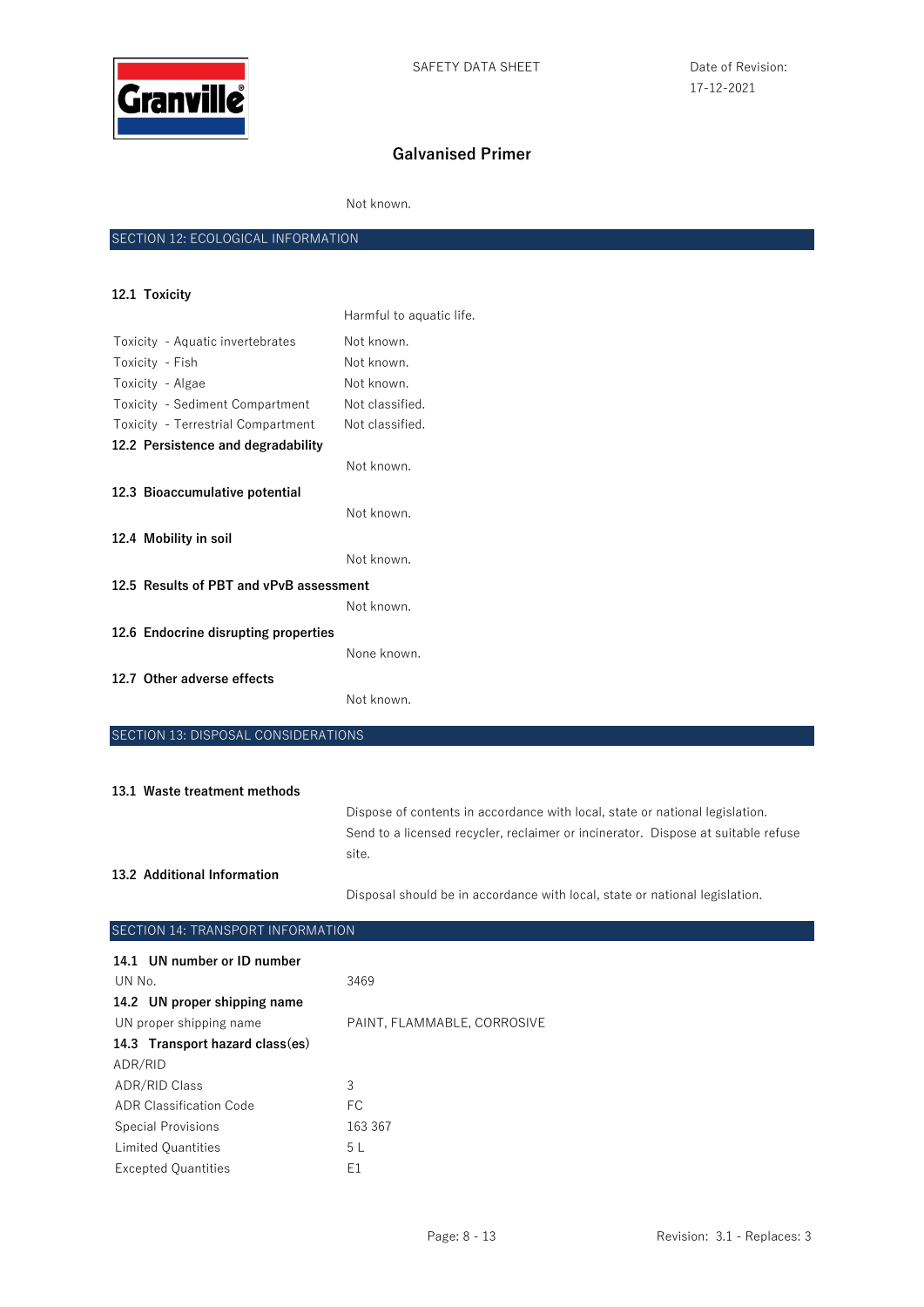

| <b>Emergency Action Code</b>               | $\cdot$ 3W                  |
|--------------------------------------------|-----------------------------|
| Mixed Packing Instructions for             | P001 IBC03 R001             |
| Packages                                   |                             |
| Special Packing Provisions for             |                             |
| Packages                                   |                             |
| Mixed Packing Instructions for             | MP19                        |
| Packages                                   |                             |
| Packing Instructions for Portable Tanks T4 |                             |
| Special Provisions for Portable Tanks      | <b>TP1 TP29</b>             |
| <b>Tank Code for Tanks</b>                 | L4BN                        |
| Special Provisions for Tanks               |                             |
| Vehicle for Tank Carriage                  | FL                          |
| <b>ADR Transport Category</b>              | 3                           |
| <b>Tunnel Restriction Code</b>             | D/E                         |
| Special Provisions for Carriage -          | V12                         |
| Packages                                   |                             |
| Special Provisions for Carriage - Bulk     |                             |
| Special Provisions for Carriage -          |                             |
| Loading,                                   |                             |
| Unloading and Handling                     |                             |
| Special Provisions for Carriage -          | S <sub>2</sub>              |
| Operation                                  |                             |
| <b>ADR HIN</b>                             | 38                          |
| IMDG                                       |                             |
| <b>IMDG Class</b>                          | 3                           |
| <b>Special Provisions</b>                  | 163 367                     |
| Limited Quantities                         | 5 L                         |
| <b>Excepted Quantities</b>                 | E1                          |
| Mixed Packing Instructions for             | P001 IBC03 R001             |
| Packages                                   |                             |
| Special Packing Provisions for             |                             |
| Packages                                   |                             |
| Packing Instructions for Portable Tanks T4 |                             |
| Special Provisions for Portable Tanks      | TP1 TP29                    |
| <b>IMDG EMS</b>                            | $F-E$ , S-C                 |
| Stowage and Handling                       | Category A SW2              |
| Segregation                                |                             |
| Marine Pollutant                           |                             |
| ICAO/IATA                                  |                             |
| IATA Proper Shipping Name                  | PAINT, FLAMMABLE, CORROSIVE |
| <b>Excepted Quantities</b>                 | E1                          |
| Passenger and Cargo Aircraft Limited       | Y342                        |
| Quantities Packing Instructions            |                             |
| Passenger and Cargo Aircraft Limited       | 1L                          |
| Quantities Max net Qty                     |                             |
| Passenger and Cargo Aircraft Packing       |                             |
| Instructions                               | 354                         |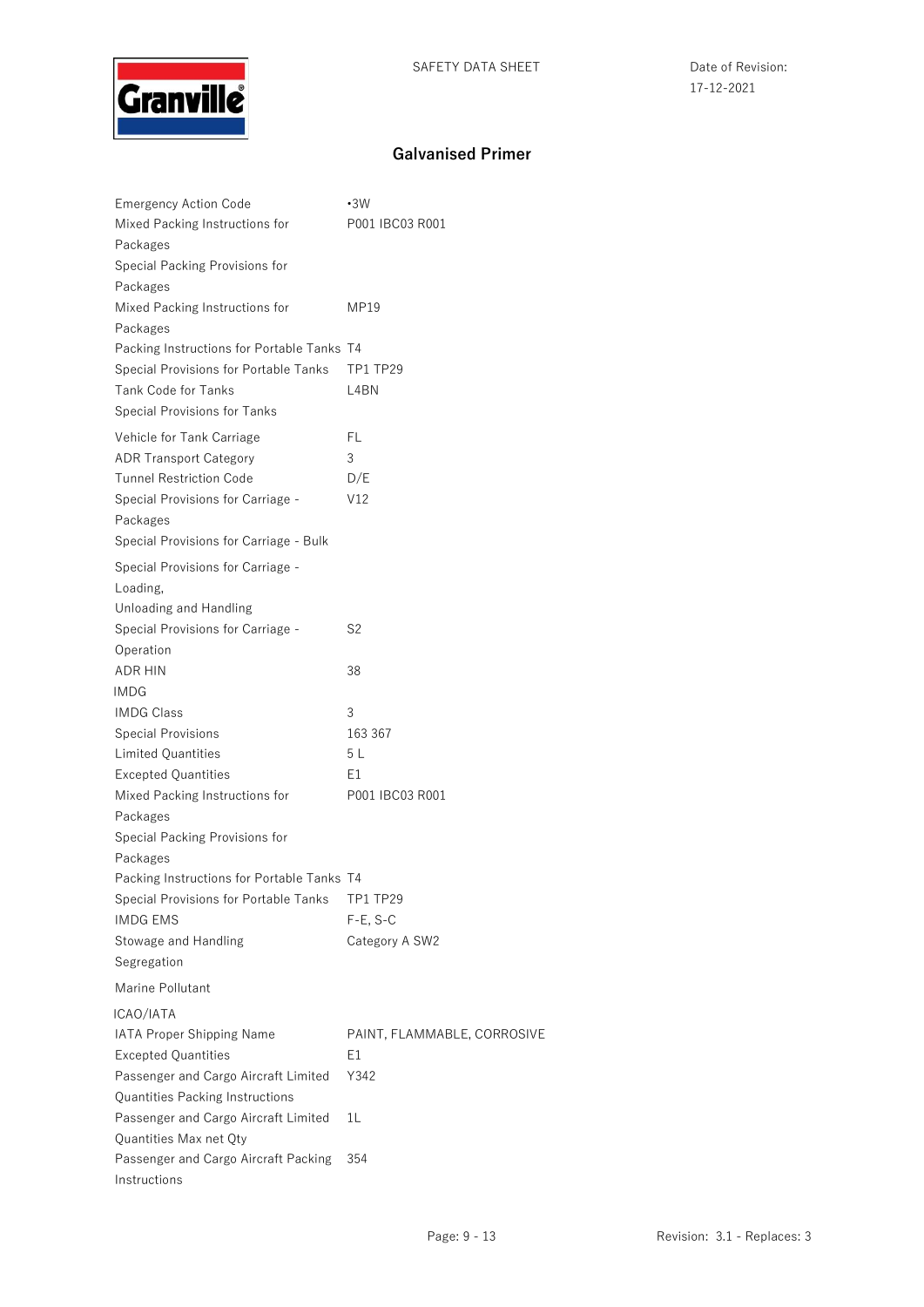

| Qty    | Passenger and Cargo Aircraft Max net 5L |                                       |
|--------|-----------------------------------------|---------------------------------------|
|        | Cargo Aircraft Packing Instructions     | 365                                   |
|        | Cargo Aircraft Max net Qty              | 60L                                   |
|        | <b>Special Provisions</b>               | A3, A72, A192, A803                   |
|        | Emergency Response Guidebook (ERG) 3C   |                                       |
| Code   |                                         |                                       |
| Labels |                                         |                                       |
| Labels |                                         | $3 + 8$                               |
|        |                                         |                                       |
|        | 14.4 Packing group                      |                                       |
|        | Packing group                           | Ш                                     |
|        | 14.5 Environmental hazards              |                                       |
|        | Environmental hazards                   | Not classified as a Marine Pollutant. |
|        | 14.6 Special precautions for user       |                                       |
|        | Special precautions for user            | Not known.                            |
|        | 14.7 Maritime t.g to IMO instruments    |                                       |

No information available

## SECTION 15: REGULATORY INFORMATION

### **15.1 Safety, health and environmental regulations/legislation specific for the substance or mixture**

| European Regulations - Authorisations and/or Restrictions On Use |                                                                                                                     |
|------------------------------------------------------------------|---------------------------------------------------------------------------------------------------------------------|
| Candidate List of Substances of Very                             | Not listed                                                                                                          |
| High Concern for Authorisation                                   |                                                                                                                     |
| REACH: ANNEX XIV list of substances                              | Not listed                                                                                                          |
| subject to authorisation                                         |                                                                                                                     |
|                                                                  | REACH: Annex XVII Restrictions on the Methanol (67-56-1), propan-2-ol isopropyl alcohol isopropanol (67-63-0),      |
|                                                                  | manufacture, placing on the market and copper(II) carbonate--copper(II) hydroxide (1:1) (12069-69-1), ethanol ethyl |
|                                                                  | use of certain dangerous substances, alcohol (64-17-5), phosphoric acid  %, orthophosphoric acid  % (7664-38-2)     |
| mixtures and articles                                            |                                                                                                                     |
| <b>Community Rolling Action Plan</b>                             | Methanol (67-56-1)                                                                                                  |
| (CoRAP)                                                          |                                                                                                                     |
| Regulation (EC) N° 850/2004 of the                               | Not listed                                                                                                          |
| European Parliament and of the Council                           |                                                                                                                     |
| on persistent organic pollutants                                 |                                                                                                                     |
| Regulation (EC) N° 1005/2009 on                                  | Not listed                                                                                                          |
| substances that deplete the ozone layer                          |                                                                                                                     |
| Regulation (EU) $N^{\circ}$ 649/2012 of the                      | Not listed                                                                                                          |
| European Parliament and of the Council                           |                                                                                                                     |
| concerning the export and import of                              |                                                                                                                     |
| hazardous chemicals                                              |                                                                                                                     |
| <b>National regulations</b>                                      |                                                                                                                     |
| Other                                                            | Not known.                                                                                                          |
| 15.2 Chemical Safety Assessment                                  |                                                                                                                     |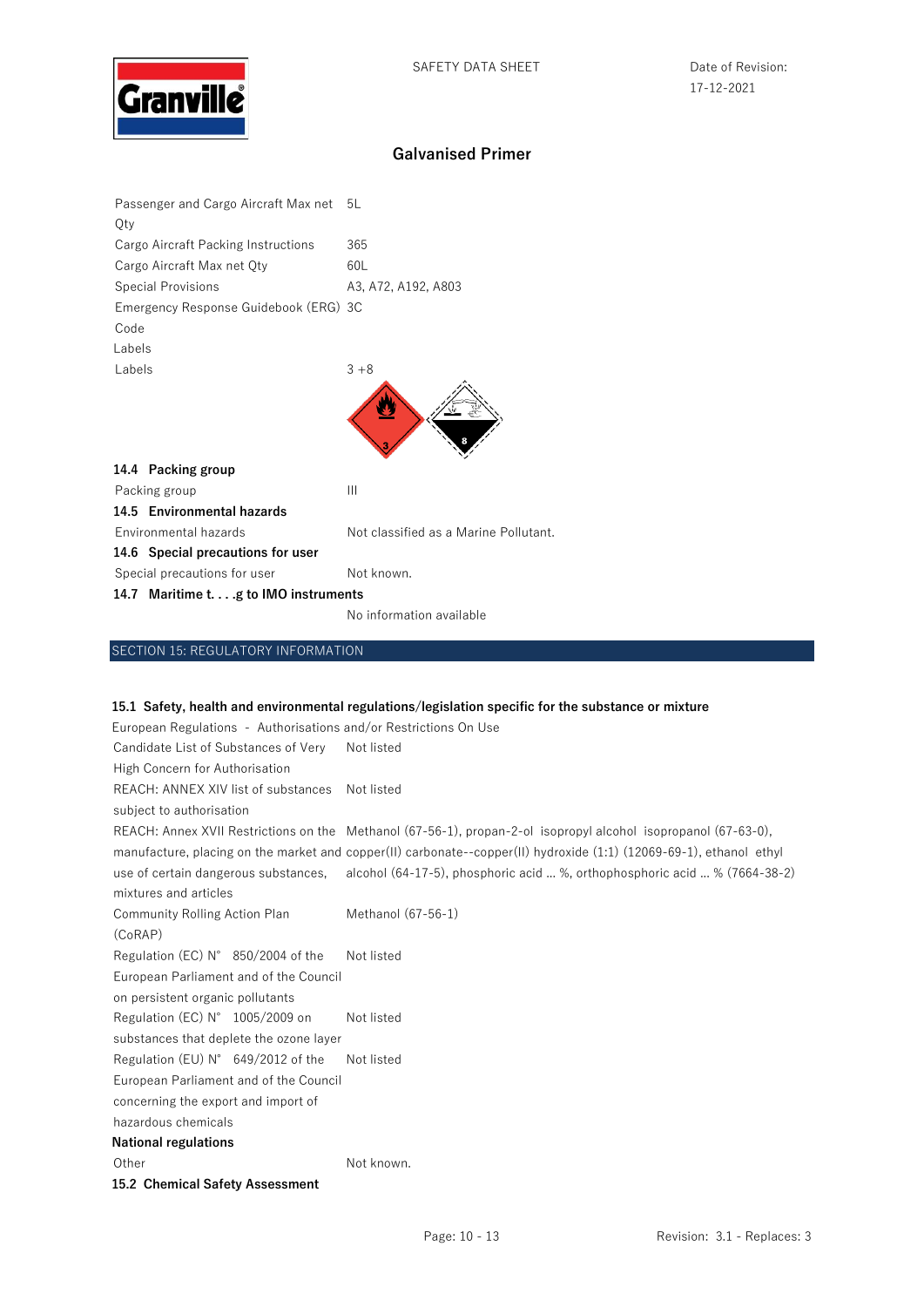

17-12-2021

# **Galvanised Primer**

A REACH chemical safety assessment has not been carried out.

### SECTION 16: OTHER INFORMATION

The following sections contain revisions or new statements:

### **LEGEND**

| Hazard Pictogram(s)   |                                                                                                                                       |                                                                           |  |
|-----------------------|---------------------------------------------------------------------------------------------------------------------------------------|---------------------------------------------------------------------------|--|
|                       | GHS02                                                                                                                                 | GHS05                                                                     |  |
|                       | GHS06: GHS: Skull and crossbones                                                                                                      |                                                                           |  |
|                       | GHS07: GHS: Exclamation mark                                                                                                          |                                                                           |  |
|                       | GHS08: GHS: Health hazard                                                                                                             |                                                                           |  |
|                       | GHS09: GHS: Environment                                                                                                               |                                                                           |  |
| Hazard classification | Flam. Lig. 2: Flammable liquid, Category 2<br>Flam. Lig. 3: Flammable liquid, Category 3<br>Acute Tox. 3 : Acute toxicity, Category 3 |                                                                           |  |
|                       | Acute Tox. 4 : Acute toxicity, Category 4                                                                                             |                                                                           |  |
|                       | Acute Tox. 3 : Acute toxicity, Category 3                                                                                             |                                                                           |  |
|                       | Skin Corr. 1: Skin corrosion/irritation, Category 1                                                                                   |                                                                           |  |
|                       |                                                                                                                                       | Skin Corr. 1B: Skin corrosion/irritation, Category 1B                     |  |
|                       |                                                                                                                                       | Eye Dam. 1 : Serious eye damage/irritation, Category 1                    |  |
|                       |                                                                                                                                       | Eye Irrit. 2 : Serious eye damage/irritation, Category 2                  |  |
|                       | Acute Tox. 3 : Acute toxicity, Category 3                                                                                             |                                                                           |  |
|                       | Acute Tox. 4 : Acute toxicity, Category 4                                                                                             |                                                                           |  |
|                       |                                                                                                                                       | STOT SE 3 : Specific target organ toxicity — single exposure, Category 3  |  |
|                       |                                                                                                                                       | STOT SE 1 : Specific target organ toxicity — single exposure, Category 1  |  |
|                       |                                                                                                                                       | Aquatic Acute 1 : Hazardous to the aquatic environment, Acute, Category 1 |  |
| Hazard Statement(s)   | H225: Highly flammable liquid and vapour.<br>H226: Flammable liquid and vapour.<br>H301: Toxic if swallowed.                          |                                                                           |  |
|                       | H302: Harmful if swallowed.                                                                                                           |                                                                           |  |
|                       | H311: Toxic in contact with skin.                                                                                                     |                                                                           |  |
|                       | H314: Causes severe skin burns and eye damage.                                                                                        |                                                                           |  |
|                       | H318: Causes serious eye damage.                                                                                                      |                                                                           |  |

H319: Causes serious eye irritation.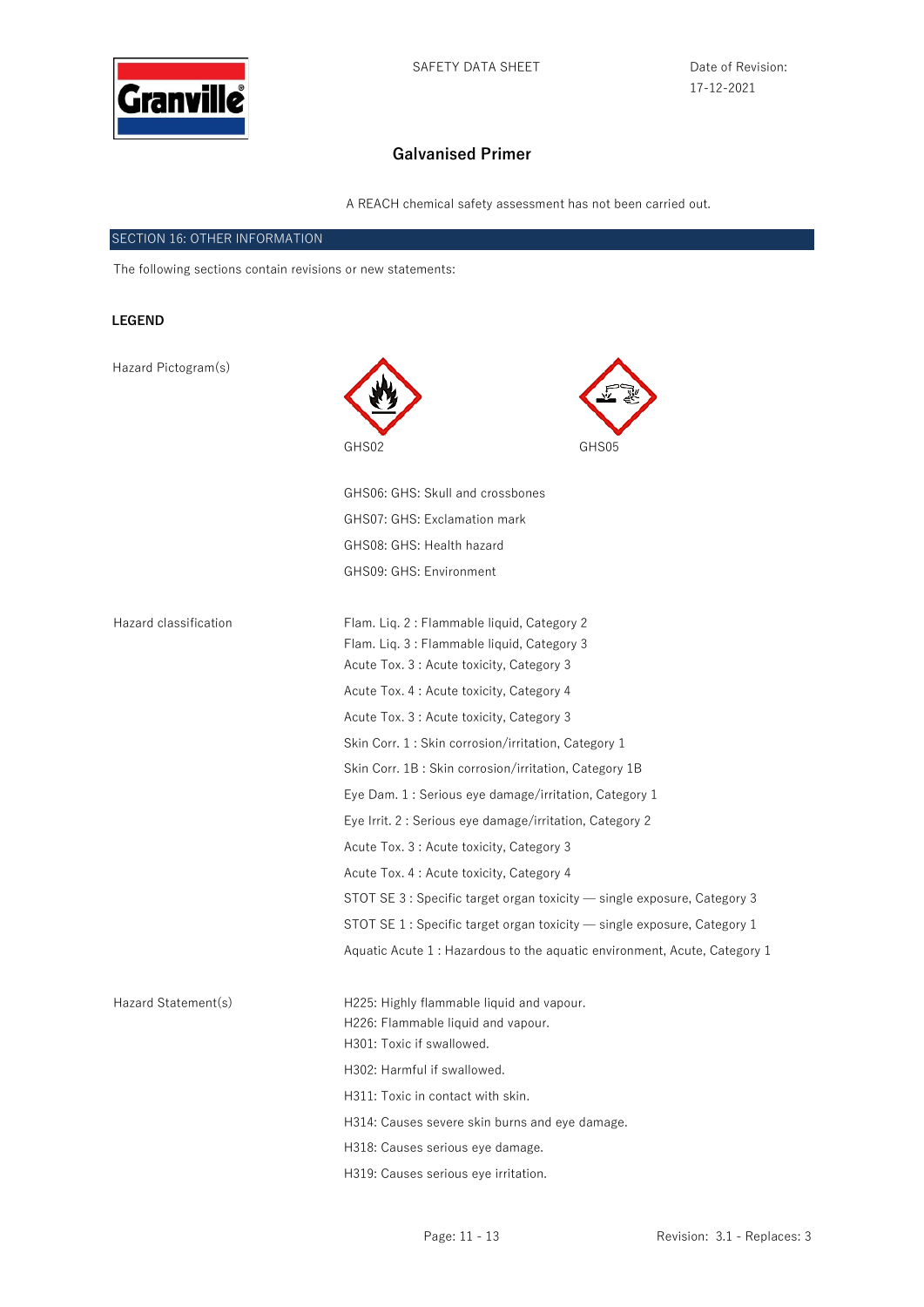

|                            | H331: Toxic if inhaled.                                                                                                                                                                                                                                                                                                                                                                                      |
|----------------------------|--------------------------------------------------------------------------------------------------------------------------------------------------------------------------------------------------------------------------------------------------------------------------------------------------------------------------------------------------------------------------------------------------------------|
|                            | H332: Harmful if inhaled.                                                                                                                                                                                                                                                                                                                                                                                    |
|                            | H336: May cause drowsiness or dizziness.                                                                                                                                                                                                                                                                                                                                                                     |
|                            | H370: Causes damage to organs.                                                                                                                                                                                                                                                                                                                                                                               |
|                            | H400: Very toxic to aquatic life.                                                                                                                                                                                                                                                                                                                                                                            |
|                            |                                                                                                                                                                                                                                                                                                                                                                                                              |
| Precautionary Statement(s) | P210: Keep away from heat, hot surfaces, sparks, open flames and other ignition<br>sources. No smoking.<br>P233: Keep container tightly closed.<br>P240: Ground and bond container and receiving equipment.<br>P241: Use explosion proof electrical equipment.<br>P242: Use non-sparking tools.<br>P243: Take action to prevent static discharges.<br>P260: Do not breathe dust/fume/gas/mist/vapours/spray. |
|                            | P264: Wash hands and exposed skin thoroughly after handling.                                                                                                                                                                                                                                                                                                                                                 |
|                            | P280: Wear protective gloves/protective clothing/eye protection/face protection.                                                                                                                                                                                                                                                                                                                             |
|                            | P301+P330+P331: IF SWALLOWED: Rinse mouth. Do NOT induce vomiting.                                                                                                                                                                                                                                                                                                                                           |
|                            | P303+P361+P353: IF ON SKIN (or hair): Take off immediately all contaminated<br>clothing. Rinse skin with water.<br>P304+P340: IF INHALED: Remove person to fresh air and keep comfortable for                                                                                                                                                                                                                |
|                            | breathing.<br>P305+P351+P338: IF IN EYES: Rinse cautiously with water for several minutes.<br>Remove contact lenses, if present and easy to do. Continue rinsing.<br>P310: Immediately call a POISON CENTER/doctor.                                                                                                                                                                                          |
|                            | P321: Specific treatment (see Medical Advice on this label).                                                                                                                                                                                                                                                                                                                                                 |
|                            | P363: Wash contaminated clothing before reuse.                                                                                                                                                                                                                                                                                                                                                               |
|                            | P370+P378: In case of fire: Use water spray, dry powder or carbon dioxide to<br>extinguish.<br>P403+P235: Store in a well-ventilated place. Keep cool.<br>P405: Store locked up.<br>P501: Dispose of contents in accordance with local, state or national legislation.                                                                                                                                       |
| Acronyms                   | ADN: European Agreement concerning the International Carriage of Dangerous                                                                                                                                                                                                                                                                                                                                   |
|                            | Goods by Inland Waterways<br>ADR: European Agreement concerning the International Carriage of Dangerous<br>Goods by Road                                                                                                                                                                                                                                                                                     |
|                            | ATE: Acute Toxicity Estimate                                                                                                                                                                                                                                                                                                                                                                                 |
|                            | <b>CAS</b> : Chemical Abstracts Service                                                                                                                                                                                                                                                                                                                                                                      |
|                            | CLP: Regulation (EC) No 1272/2008 on classification, labelling and packaging of                                                                                                                                                                                                                                                                                                                              |
|                            | substances and mixtures                                                                                                                                                                                                                                                                                                                                                                                      |
|                            | DNEL : Derived No Effect Level                                                                                                                                                                                                                                                                                                                                                                               |
|                            | EC: European Community                                                                                                                                                                                                                                                                                                                                                                                       |
|                            | EINECS: European Inventory of Existing Commercial Chemical Substances                                                                                                                                                                                                                                                                                                                                        |